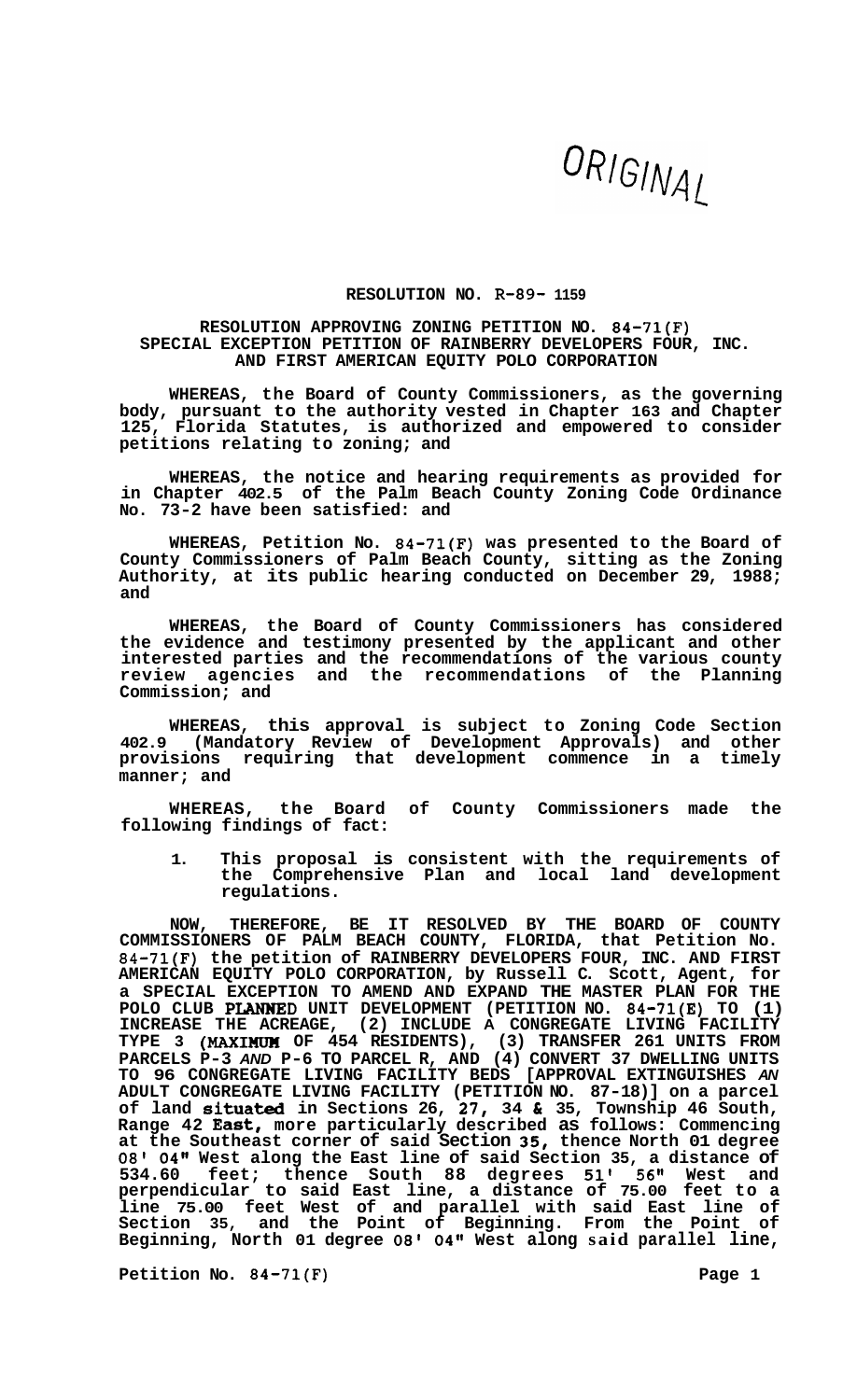**a distance of 2146.23 feet: thence North 01 degree 07' 50" West, continuing along said East line, a distance of 2679.84 feet to the North line of said Section 35: thence South 89 degrees** *07'* **45" West along said North line, a distance of 2608.14 feet to the North 1/4 corner of said Section 35: thence South 89 degrees 07' 44" West continuing along said North line, a distance of 1291.26 feet to the East line of the West 70.00 feet of the East 1/2 of the Southwest 1/4 of said Section 26: thence North** *00* **degrees 35' 03" West along said East line, a distance of 2700.04 feet to the North line of the Southwest 1/4 of said Section 26: thence along said North line North 89 degrees 15' 53" East, a distance of 598.91 feet: thence North 01 degrees 41' 35" West, a distance of 677.85 feet, thence North 89 degrees 21' 35" East, a distance of 319.07 feet: thence North** *00* **degrees 48 08" West, a distance of 677.33 feet: thence South 89 degrees 27' 19" West, a distance of 1317.74 feet: thence North** *00* **degrees 31' 48" West, a distance of 1359.04 feet: thence South 89 degrees 38' 501' West, a distance of 497.82 feet: thence South** *00* **degrees 26' 56" East, a distance of 60 feet: thence South 89 degrees 38' 50" West, a distance of 497.91 feet: thence South** *00* **degrees 22' 04" East, a distance of 2664.76 feet to the West 1/4 corner of said Section 26; thence along the North line of the Southwest 1/4 of said Section 26, North 89 degrees, 15' 53" East, a distance of 1003.37 feet: thence South** *00* **degrees 31' 48" East, a distance of 70.00 feet to a line 70.00 feet South of and parallel with said North line; thence South 89 degrees 15' 53" West along said parallel line, a distance of 334.522 feet; thence North** *00* **degrees 28' 33" West a distance of 70.00 feet to said North line: thence South 89 degrees 15' 53" West along said North line, a distance of 668.91 feet to the aforementioned West 1/4 corner of said Section 26: thence South 89 degrees 22' 58'' West, along the North line of the Southeast 1/4 of said Section 27, a distance of 2685.34 feet to the North-South 1/4 section line of said Section 27: thence South** *00* **degrees 17' 34" East along the said North-South line, a distance of 680.52 feet: thence North 89 degrees 23' 50" East, a distance of 1343.11 feet to the West line of the East 1/2 of the Southeast 1/4 of said Section 27: thence South** *00* **degrees 19' 49'' East along said West line, a distance of 1361.70 feet: thence South 89 degrees 25' 34" West, a distance of 1008.00 feet; thence South** *00* **degrees 18' 08" East, a distance of 668.34 feet to the North line of said Section 34: thence South 89 degrees 13' 10" West along said North line, a distance of 308.64 feet to the North 1/4 corner of said Section 34: thence South 01 degrees 03' 59" East along the North-South 1/4 section of line of said Section 34, a distance of 1388.00 feet to the North line of the Southwest 1/4 of the Northeast 1/4 of said Section 34; thence North 89 degrees 23' 45n East along said Worth line, a distance of 1310.00 feet to the East line of the Southwest 1/4 of the Northeast 1/4 of said Section 34: thence South 01 degrees 03 59" East along said East line, a distance** *of* **U87.91 feet to the South line of the Northeast 1/4 of said Section 34; thence North 89 degrees 23' 45n East along said South line, a distance of 1376.11 feet to the East 1/4 corner of said Section 34; thence North 89 degrees 04' 44n East along the East-West 1/4 section line of said Section 35, a distance of 2763.08 feet, thence South** *00* **degrees 13' 47" East a distance of 2655.00 feet to a line 25.00 feet North of and parallel with the South line of said Section 35: thence North 89 degrees 06' 0211 East along said parallel line, a distance of 1633.38 feet: thence North 10** 

**Petition No. 84-71(F)** Page 2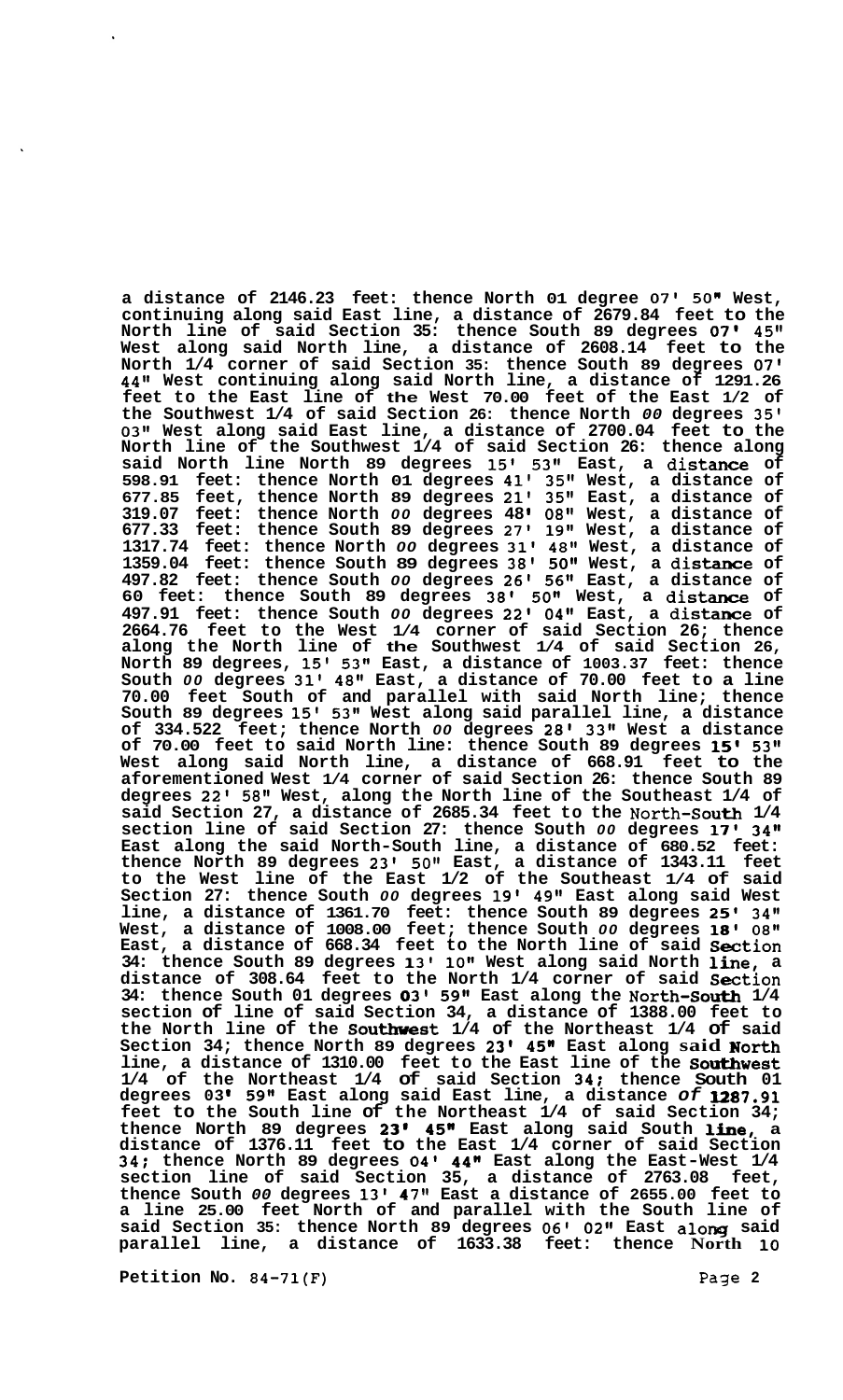**degrees 28' 56" East a distance of 509.20 feet, thence North 21 degrees 23'31'' East a distance of 153.36 feet; thence North 88 degrees 51' 56" East, a distance of 150.00 feet; thence North 01 degree** *00'* **04" West, a distance of 130.00 feet; thence North 88 degrees 51' 56" East, a distance of 420.00 feet; thence South 01 degree 08' 04" East, a distance of 130.00 feet; thence South 54 degrees 15' 52" East, a distance of 100.00 feet: thence South 29 degrees 12' 25'' East, a distance of 85.00 feet; thence North 88 degrees 51' 56" East, a distance of 90.00 feet to the Point of Beginning, being located on the northwest corner of the intersection of Military Trail (SR 809) and Clint Moore Road and bounded on the west by Proposed Jog Road and on the north by Lake Worth Drainage District lateral canal No. 36, in a RTS-Residential Transitional Suburban Zoning District, in part, and RS-Residential Single Family Zoning District, in part, was approved as advertised, subject to the following conditions:** 

- **1. The petitioner shall comply with all previous conditions of approval unless expressly modified herein.**
- **2. Prior to certification, the master plan shall be amended to indicate the following:** 
	- **A. Required twenty-five (25) foot buffer along the perimeter of planned unit development (PUD); and**
	- **B. Required separate tabular data for congregate living facility (CLF Type 3) as follows:** 
		- **a. Number of residents and resident staff;**
		- **<sup>b</sup>**. **Acreage** ;
		- **c. Density equivalency; and**
		- **d. Housing categories.**
- **3. Primary access to the CLF-Type 3 shall be limited to Linton Boulevard.**
- **4. Prior to site plan certification, the petitioner shall submit the following architectural data:** 
	- **a. Proposed building heights;**
	- **b. Types of housing categories;**
	- **c. Lot coverage;**
	- **d. Proposed building square footage;**
	- **e. Minimum setbacks; and**
	- **f. Facility amenities.**
- **5. No off-premise signs shall be permitted on site.**

Petition No. 84-71(F) Page 3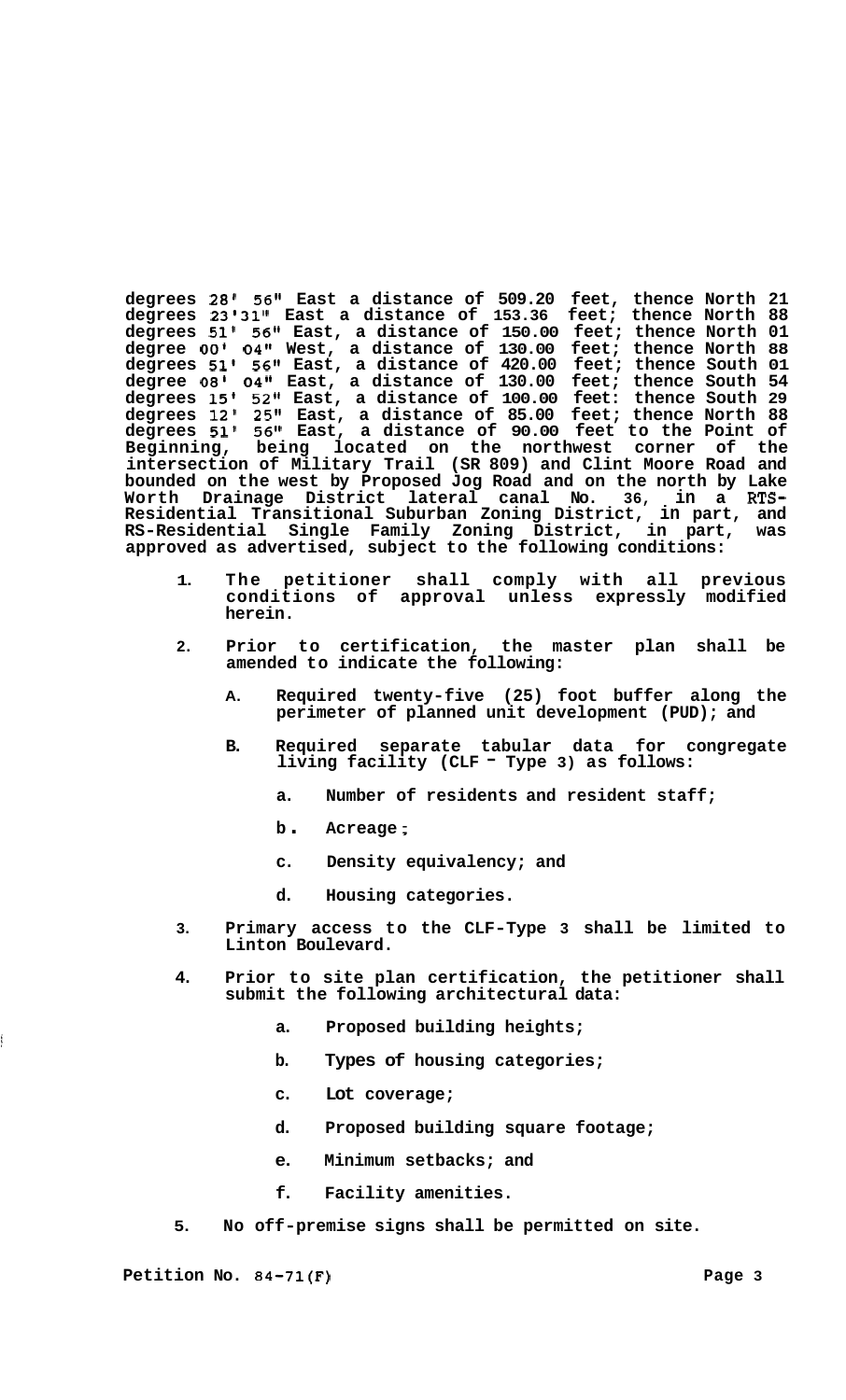- **6. Sewer service is available to the property. Therefore, no septic tank shall be permitted on the site.**
- **7. Water service is available to the property. Therefore, no well shall be permitted on the site to provide potable water.**
- **8. The petitioner shall construct left turn lane, north approach and right turn lane, south approach on Jog Road at the Equestrian Center concurrent with onsite paving and drainage improvements. Construction shall be completed concurrent with the construction of the project's entrance road onto Jog Road.**
- **9. The Polo Club shall provide legal access to the Taylor property (Petition No. 88-92) until alternate aclzess to the site may be acquired.**
- **10. The petitioner shall convey to Palm Beach County within 90 days of the approval of this project adequate road drainage easements through the project's i:nternal surface water management system to provide legal positive outfall for all runoff from those segments of Linton Boulevard along the property frontage and. for a maximum 400 ft. distance each side of the property boundary lines along Linton Boulevard. Said easements**  shall be no less than 20 feet in width. **system within the project shall have sufficient retention/detention capacity to meet the storm water discharge and treatment requirements of the applicable County Water Control District and South Florida Water**  Management for the combined runoff from the project and **District the ultimate Thoroughfare Plan Road Section (s) of the included segment.**
- **11. The petitioner shall pay a Fair Share Fee in the amount and manner required by the "Fair Share Contribution for Road Improvements Ordinance" as it presently exists or as it may frcm time to time be amended.**
- 12. The petitioner shall convey to the Lake Worth Drainage **District the:** 
	- **a) north 75 feet of the west 995.73 feet** *of* **Section 26, Tavnship 46 South, Range 42 East for the required right-of-way for Lateral Canal No. 26**
	- **b) the** *809th* **20 feet of the west 1003.37 feet of the south 1/2 of the northwest 1/4 of Section 20, Township 46 South, Range 42 East for the required right-of-way for Lateral Canal No. 37, and**
	- **c) the south 105 feet of the east 2661.45 feet of Section** *27,* **Township 46 South, Range 42 East for the required right-of-way for Lateral Canal No. 38, by Quit Claim Deed or an Easement Deed in the form provided by said District within ninety (90)**